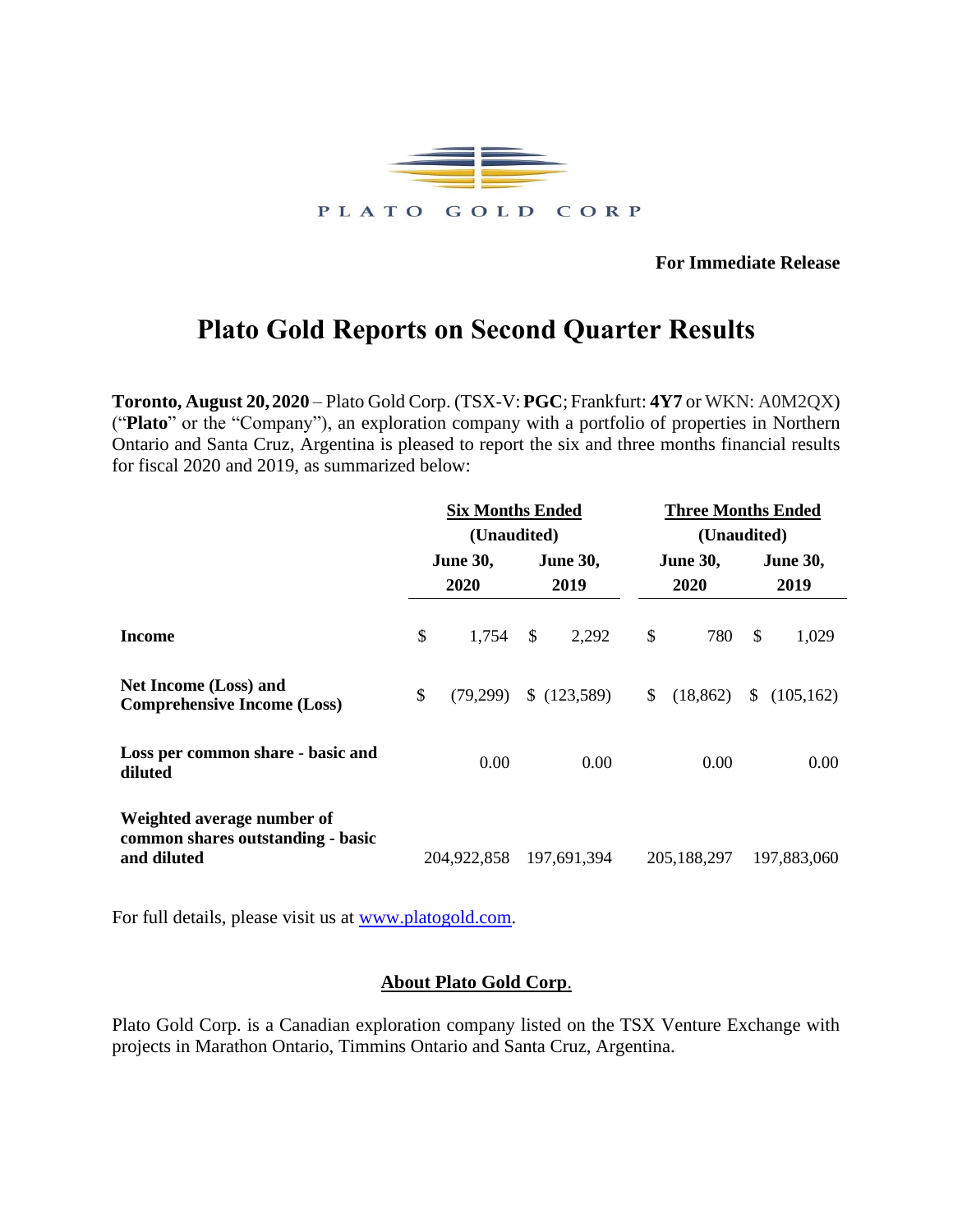The Good Hope Niobium Project consists of a total of 254 claims, consisting of 227 Single Cell Mining Claims and 27 Boundary Cell Mining Claims, and covers an area of approximately 5,146 hectares in Killala Lake Area and Cairngorm Lake Area Townships, near Marathon Ontario. Plato holds 100% interest in the Good Hope Niobium Property.

The Pic River Platinum Group Metals (PGM) Project consists of a total of 111 Single Cell Mining Claims and covers an area of approximately 2,247 hectares in Foxtrap Lake and Grain Township, near Marathon Ontario of which 19 claims are contiguous to the western boundary of Generation Mining's Marathon PGM project where their Sally deposit is located.

The Timmins Ontario project includes 4 properties: Guibord, Harker, Holloway and Marriott in the Harker/Holloway gold camp located east of Timmins, Ontario. Plato holds 50% interest in the Guibord property with the remaining 50% held by Osisko Mining Inc. ("Osisko"). Osisko also holds 80% interest in the Harker property with Plato holding the remaining 20%.

In Argentina, Plato owns a 75% interest in Winnipeg Minerals S.A. ("WMSA"), an Argentina incorporated company. The Lolita Property, held by WMSA, is comprised of a number of contiguous mineral rights totaling 9,672 hectares. Work has advanced on this exploration property to the point that it is drill-ready or ready to be optioned to a partner.

For additional company information, please visit: [www.platogold.com.](http://www.platogold.com/)

## *NEITHER THE TSX VENTURE EXCHANGE NOR ITS REGULATION PROVIDER (AS THAT TERM IS DEFINED IN THE POLICIES OF THE TSX VENTURE EXCHANGE) ACCEPTS RESPONSIBILITY FOR THE ADEQUACY OF THIS RELEASE.*

For further information, please contact:

Anthony Cohen President and CEO **Plato Gold Corp.** T: 416-968-0608 F: 416-968-3339 info@platogold.com [www.platogold.com](http://www.platogold.com/)

## *Forward Looking Statements*

*This news release contains "forward-looking statements", within the meaning of applicable securities laws. These statements include, but are not limited to, statements regarding the potential mineralization and resources, exploration results, concentrations of pay minerals may offset operating costs and future plans and objectives. These forward-looking statements are subject to a variety of risks and uncertainties and other factors that could cause actual events or results to differ materially from those projected in the forward-looking information. Risks that could change or prevent these statements from coming to fruition include but are not limited to: changing costs for mining and processing; increased capital costs; the timing and content of upcoming work programs; geological interpretations based on drilling that may change with more detailed information; potential process methods and mineral recoveries assumption based on limited test work and by comparison to what are considered analogous deposits that with further test work may not be comparable; testing of our process may not prove successful and even it tests are successful, the economic and other outcomes may not be as expected; the availability of labour, equipment and markets for the products produced; and conditions changing such that the minerals on our property cannot be economically mined, or that the required permits cannot be obtained. Although management of Plato has attempted to identify important factors that could cause actual results to differ materially from those contained in forwardlooking statements, there may be other factors that cause results not to be as anticipated, estimated or intended. There can be no assurance that such statements will prove to be accurate, as actual results and future events could differ materially from those anticipated in such statements. Accordingly, readers should not place undue reliance on forward-looking statements. The forward-looking information contained herein is given*